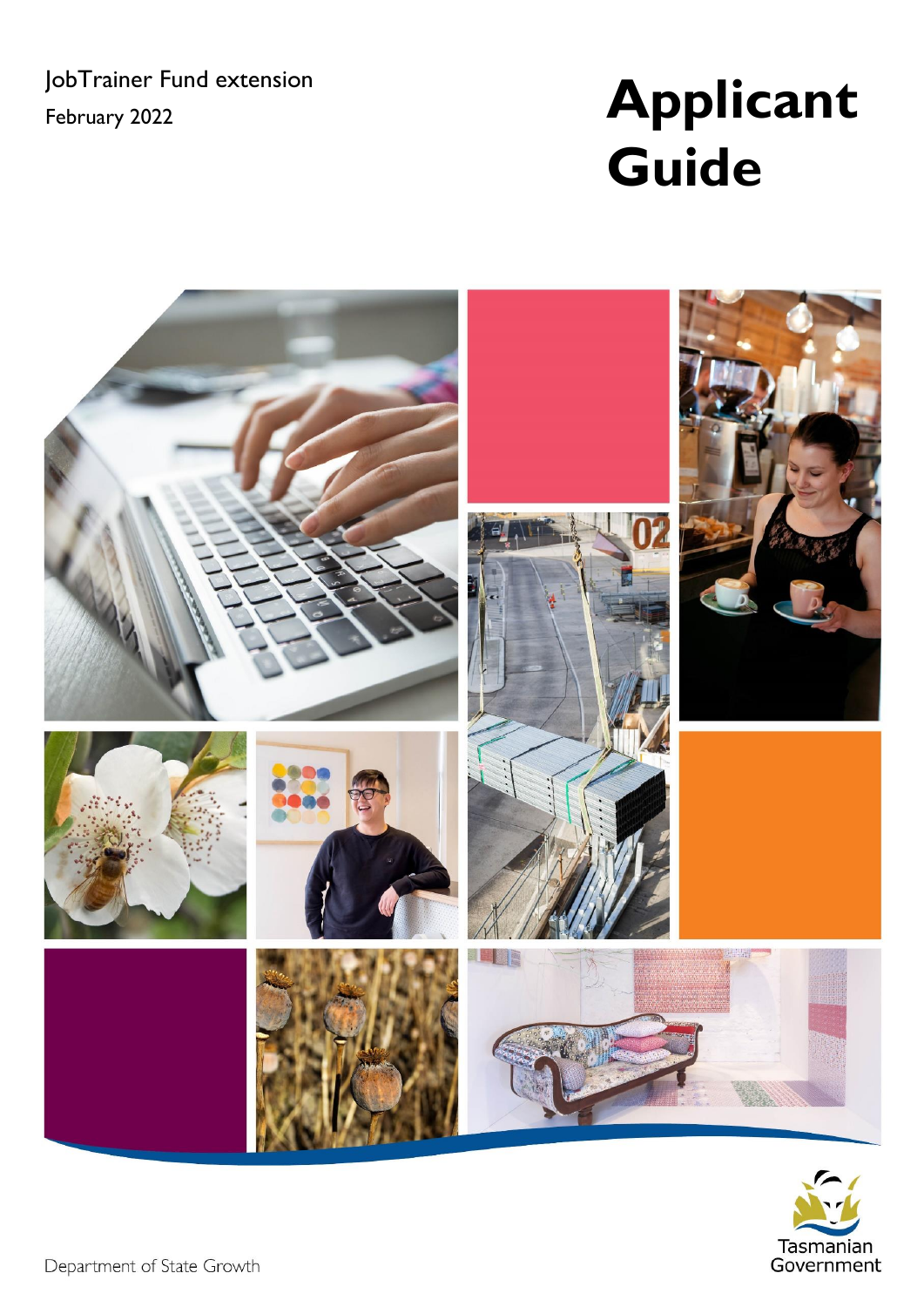## Contents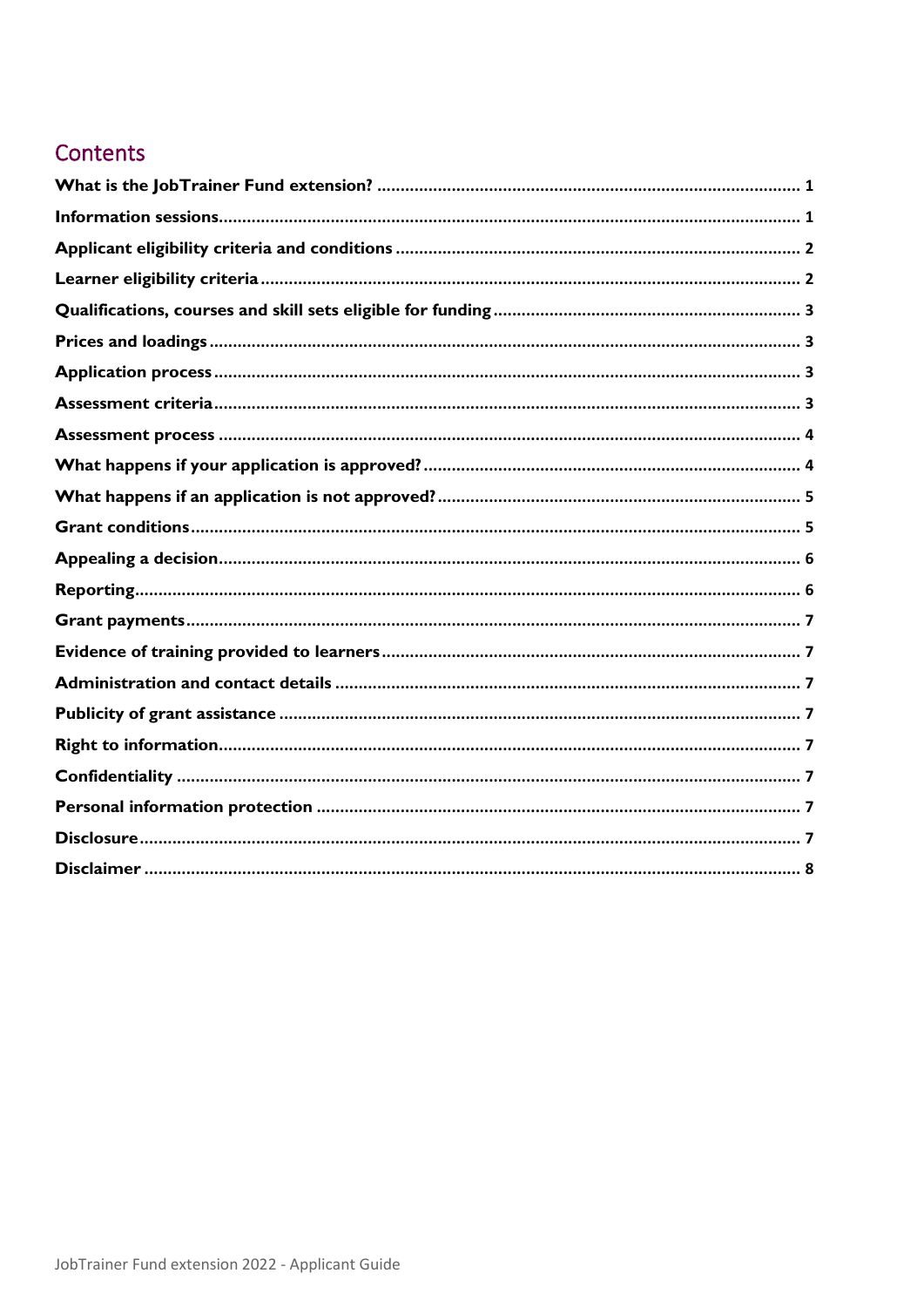## <span id="page-2-0"></span>What is the JobTrainer Fund extension?

The Tasmanian JobTrainer Fund (the Fund) extension will provide grants to Skills Tasmania endorsed Registered Training Organisations (RTOs) to provide free nationally recognised training for job seekers and young Tasmanians aged 17 to 24 (including school leavers). For training in aged care, childcare, disability care and digital skills qualifications, all learners, regardless of their age or employment status, will be eligible for free JobTrainer Fund training in these industry areas.

The qualifications and courses approved for funding are in areas of strategic importance to the State and where there are strong future job prospects. The training will allow learners to develop the skills and knowledge required to change or commence new or different careers or strengthen their existing work experience through structured training as Tasmania emerges from the COVID-19 pandemic.

The Fund is a jointly funded initiative of the Australian and State and Territory governments.

In Tasmania, the Fund is managed by the Department of State Growth (Skills Tasmania).

The total budget for the Fund is up to \$21,000,000, which consists of \$10,500,000 each from the Australian and Tasmanian governments.

It is anticipated that there will be a high number of applications submitted under this program. Because the program has limited funding, not all eligible applicants will be successful.

Applications for this grant will be competitively assessed.

## **Timeframes**

To ensure everyone has an equal opportunity to apply for a grant, applications will not be accepted after the closing date and time.

Applicants are advised to aim to submit applications before the closing time to allow time to address any unforeseen IT or other issues that may impact the applicant's ability to lodge before the closing time.

| <b>Description</b>    | <b>Date/time</b>         |
|-----------------------|--------------------------|
| Program opens         | 5 February 2022          |
| Program closes        | 4 March 2022<br>02:00 pm |
| Applications assessed | <b>March 2022</b>        |
| Applicants notified   | March/April 2022         |

During the assessment process, Skills Tasmania may, at its discretion, require further information to support or clarify an application. This information must be provided within three working days, unless otherwise advised. Failure to provide further requested information within the timeframe may result in the application being unsuccessful.

## <span id="page-2-1"></span>Information sessions

Skills Tasmania will provide two program information sessions via Microsoft Teams. It is strongly suggested that all Skills Tasmania endorsed RTOs interested in applying for a JobTrainer Fund grant attend an information session.

The Fund manager is available to answer questions about the Fund via email at [JobTrainerTas@skills.tas.gov.au](mailto:JobTrainerTas@skills.tas.gov.au) or on 03 6165 6037.

| <b>Description</b> | Date/time                  |
|--------------------|----------------------------|
| Session 1          | 9 February 2022<br>2:00PM  |
| Session 2          | 10 February 2022<br>2:00PM |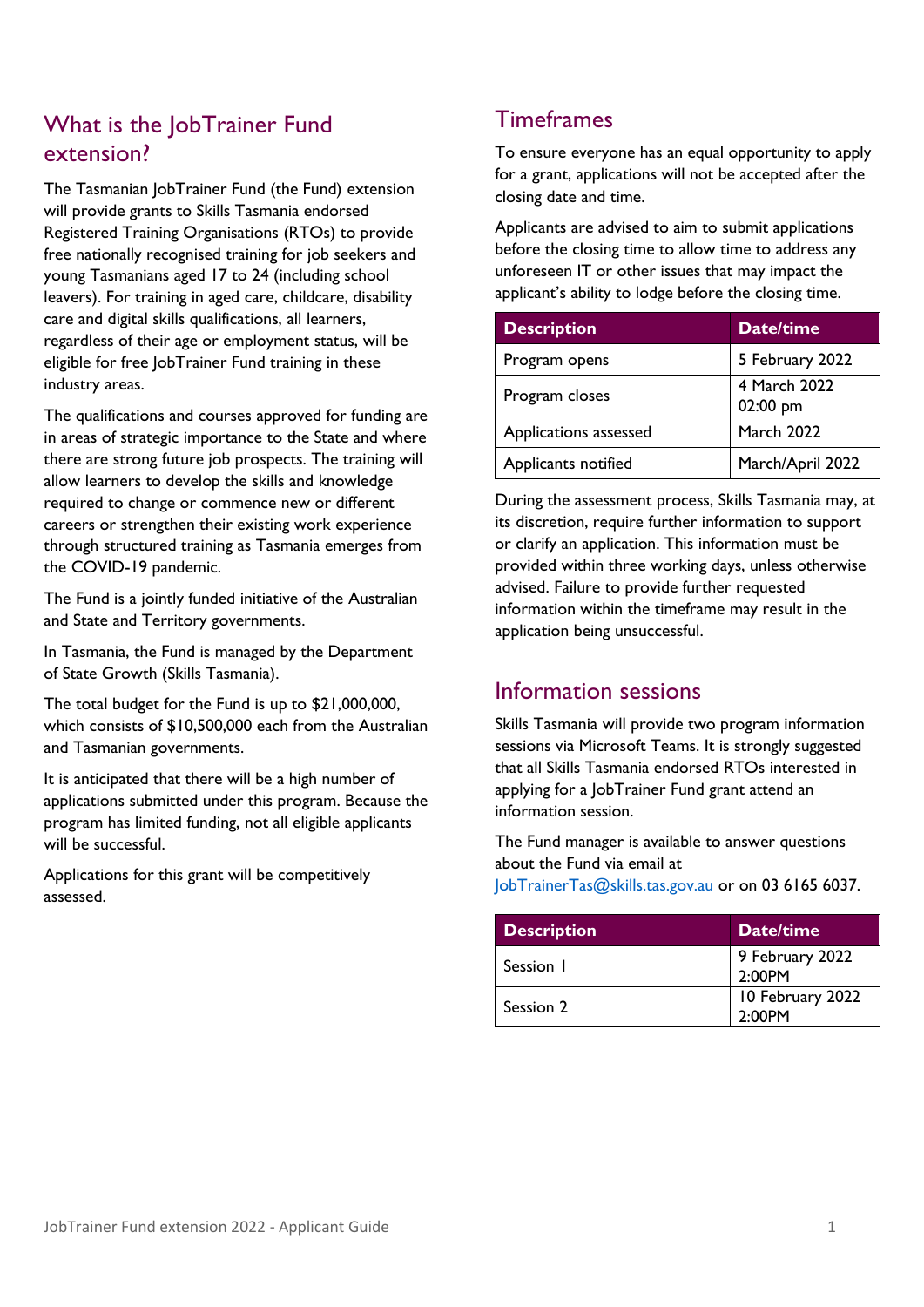## <span id="page-3-0"></span>Applicant eligibility criteria and conditions

#### Eligibility criteria

To be eligible to apply, applicants must be:

- 1. a Skills Tasmania Endorsed RTO (RTO). Where the RTO's endorsement is restricted, the restrictions will apply.
- 2. scoped for the qualifications, courses or units for which they are applying, the scope must include Tasmania as a delivery site. At the time of applying, the applicant must provide evidence that the RTO has the unit(s) or qualification(s) on its scope of registration. This evidence must be supplied as an attachment to the application submitted in Smarty Grants under Criterion 1.

### Application conditions

To be eligible to be assessed, applicants must:

- 1. meet the applicant eligibility criteria
- 2. address the application assessment criteria
- 3. apply for training places for one or more of the qualifications or courses on the approved list, or for skill sets comprised of units from the qualifications or courses on the approved list.
- 4. use the '*JobTrainer Fund price calculator'* tool provided by Skills Tasmania to determine the price per qualification, course or skill set and attach the completed calculator in its response to application assessment criteria 1.
- 5. complete the RTO declaration in the application.

Applicants may be asked to supply documentation to support their eligibility claims, as part of the application process, or as part of an audit process.

## <span id="page-3-1"></span>Learner eligibility criteria

The following learners are eligible for funding:

- 1. **job seekers**, who, for the purposes of the Fund, are:
	- a. individuals out of work
- b. individuals who are in receipt of income support payments
- c. individuals expected to become unemployed as agreed bilaterally between the Commonwealth and the relevant State.
- d. individuals who are underemployed, which is defined as employed people who would prefer and are available for more hours of work than they currently have, including part-time workers.
- 2. **young people** 17-24-year-old individuals (including school leavers), regardless of their employment status.
- 3. **people enrolling in an aged care, childcare or disability care qualification**, regardless of their age or employment status.
- 4. **people enrolling in digital skills qualifications**, regardless of their age or employment status.

All eligible learners will be eligible for a training place regardless of their prior qualifications.

Eligible learners can undertake more than one JobTrainer qualification, course or skill set funded training place.

An individual currently enrolled at a Tasmanian school, as defined by the *Education Act 2016* is not eligible.

In accordance with the **Skills Tasmania Policy** [Statement on Learner eligibility visa status,](https://www.skills.tas.gov.au/__data/assets/pdf_file/0012/276969/Skills_Tasmania_Policy_Statement_-_Learner_Eligibility_-_Visa_Status.pdf) the following Tasmanian residents are eligible for Tasmanian Government subsidised training:

- Australian citizens
- Permanent residents

And Tasmanian residents who have permission for work and study in Australia and:

- are New Zealand citizens with a Special Category Visa
- are holders of temporary humanitarian visas
- are Tasmanian State Sponsored skilled migrant visa holders
- are a dependent (aged over 18) or partner (spouse) visa holder of an eligible applicant.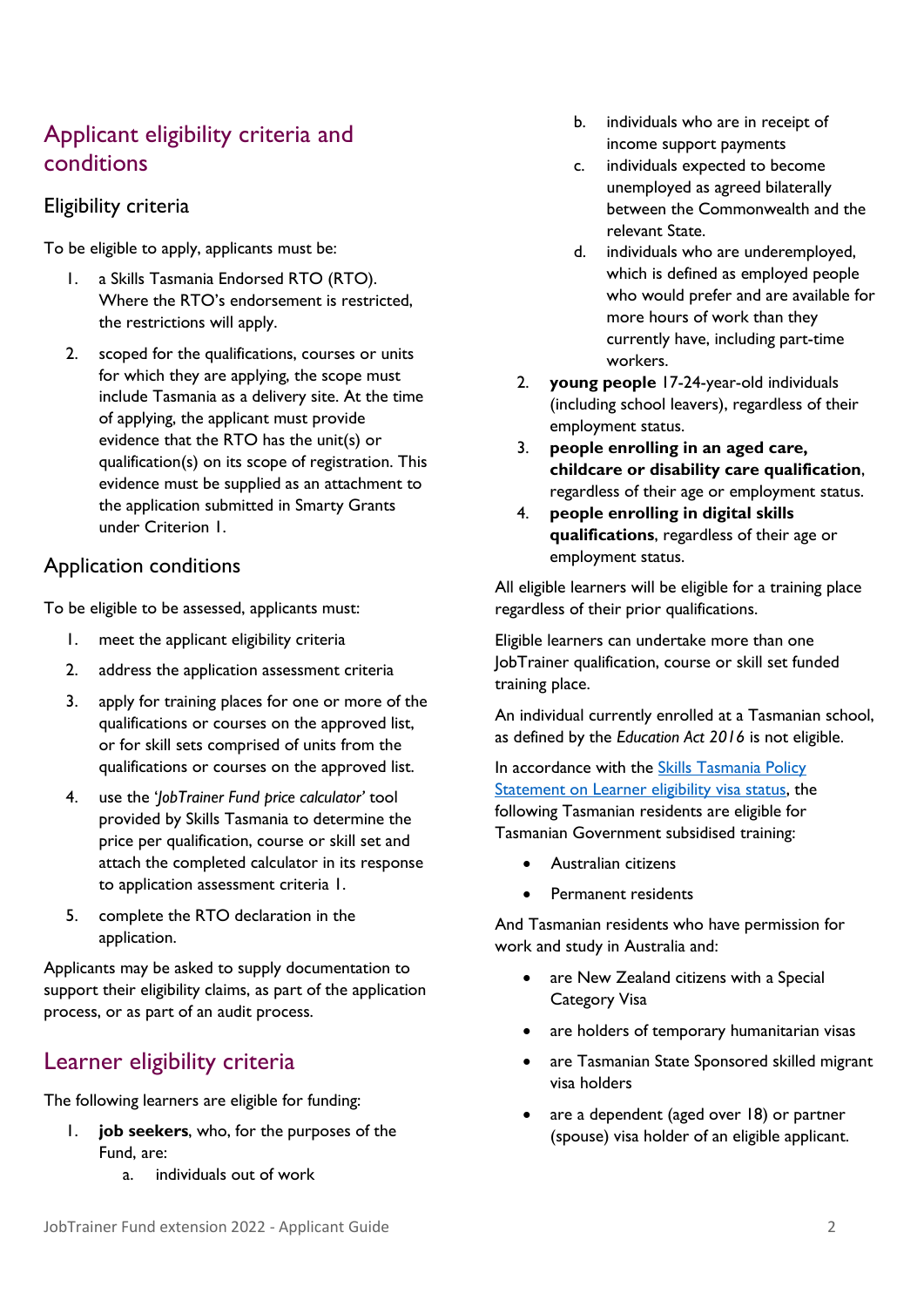All other visa holders are ineligible for subsidised training. This includes all bridging visa holders and Tasmanian State Sponsored business visa holders.

## <span id="page-4-0"></span>Qualifications, courses and skill sets eligible for funding

The qualifications and courses approved for funding are those in areas of strategic importance to Tasmania and where there are strong future job prospects for Tasmanians as the State emerges from the COVID-19 pandemic. The list of qualifications and courses, including pricings, is available on the Skills Tasmania website.

RTOs can apply for qualifications or courses from the approved list, or the RTO can apply for skill sets created from core and/or identified elective units from within the approved qualifications or courses list which meet a particular industry need and are likely to lead to a job outcome for the learners.

All units used in skill sets must be named on the [training.gov.au](http://training.gov.au/) website in the packaging rules for a qualification or course on the approved list.

## <span id="page-4-1"></span>Prices and loadings

Each qualification, course and unit has a predetermined price. A COVID-19 loading is automatically calculated through the 'JobTrainer Fund price calculator'. The list of qualifications and courses, including pricings, and the price calculator is available on the Skills Tasmania website.

## <span id="page-4-2"></span>Application process

The Department of State Growth uses an online grants management system called SmartyGrants, accessible via mobile phones, tablets, laptops and personal computers.

The application form can be found at: **<https://skills.smartygrants.com.au/JTEXT>**

One application per RTO is preferred. All applications must be submitted prior to the closing time.

SmartyGrants will send an automatic acknowledgement to the applicant when an application has been lodged successfully.

Questions in relation to using SmartyGrants may be answered via the online [Help Guide,](https://help.smartygrants.com.au/resources/help-guide-for-applicants/) or on the [SmartyGrants Applicant FAQ](https://help.smartygrants.com.au/using-smartygrants/faq) page.

#### Applicants can also email

[service@smartygrants.com.au](mailto:service@smartygrants.com.au) or call 03 9320 6888. (Support Desk hours are 9 am – 5 pm (AEST), Monday through Friday).

#### Important information about the application process

- Applicants should read the guide carefully before starting an application. The application form is designed to help structure applicants' responses to the eligibility and assessment criteria.
- Applicants must have addressed each of the assessment criteria and attached any mandated documents to be eligible to be assessed.
- This is a competitive, merit-based process. Meeting the eligibility criteria will not automatically result in a successful grant.
- There will be no opportunity to change an application or provide further information to support it once it has been submitted. Applicants should ensure that all supporting documentation provided is accurate and is attached correctly before submitting.
- Applicants will be advised of the outcome of their application once considered by the selection panel.

## <span id="page-4-3"></span>Assessment criteria

All applications must address four assessment criteria. The criteria are of equal weight.

The SmartyGrants application form requires the applicant to address each criterion individually as well as to attach any relevant evidence to support claims made in addressing the relevant criterion, where relevant.

Each assessment criterion contains text that shows applicants what information they need to provide to address that criterion.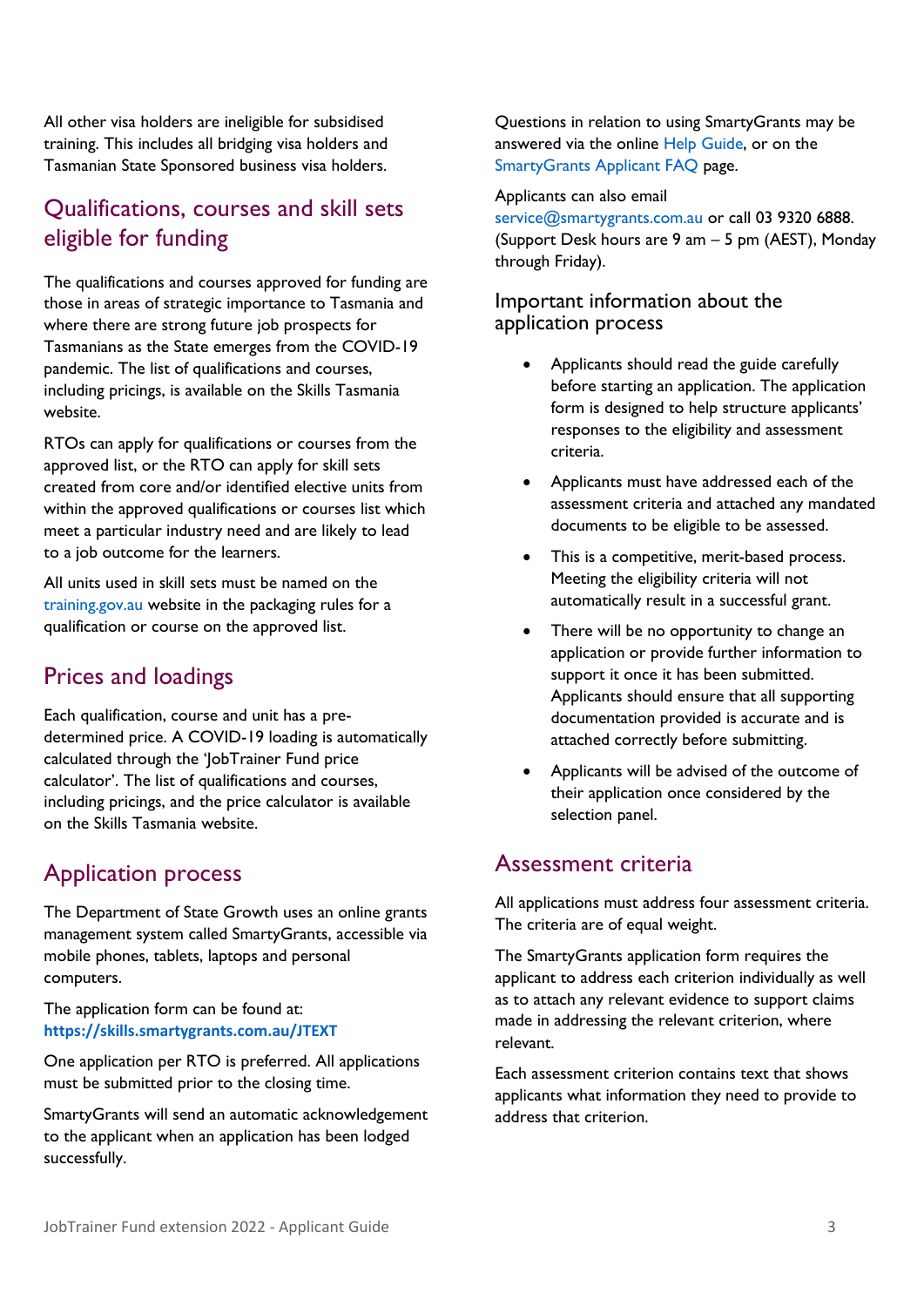## Criterion 1 – Number of training places

The RTO must detail a method that is robust enough to reliably determine the number of places required for each qualification and/or skill set.

To address this criterion, applicants must:

- a. outline the rationale used to determine the number of training places applied for.
- b. attach a completed '*JobTrainer Fund price calculator'* (available from the Skills Tasmania website) showing the qualifications, courses and skill sets the RTO is applying for and their associated prices and the local government areas in which the training will be provided.
- c. attach evidence that at the time of applying, the RTO has the unit(s) or qualification(s) it is applying for on its scope of registration.

Applicants are encouraged to review the Guide to using the *JobTrainer Fund price calculator'*, available on the Skills Tasmania website, before submitting an application.

## Criterion 2 – RTO capacity

To address this criterion, applicants must:

a. demonstrate that the RTO has sufficient capacity and resources (including staffing resources) to commence training for the requested number of training places by 31 March 2023.

### Criterion 3 – Promotion to learners

To address this criterion, applicants must:

a. outline how the availability of Fund places will be promoted to learners.

This grant program will be competitively assessed based on the quality of information provided by the applicant. Ensure all information is included when submitting your application. Note that not all eligible grant applicants will receive funding.

## <span id="page-5-0"></span>Assessment process

Applications will be assessed by a Skills Tasmania assessment team and forwarded to a selection panel for final evaluation.

#### Applications will be managed and assessed in accordance with the [Treasurer's Instruction FC](https://www.treasury.tas.gov.au/Documents/FC-12%20Grant%20Management.PDF)-12 [Grant Management and the Department of Treasury](https://www.treasury.tas.gov.au/Documents/FC-12%20Grant%20Management.PDF)  [and Finance Best Practice Guide for the Administration](https://www.treasury.tas.gov.au/Documents/FC-12%20Grant%20Management.PDF)  [of Grants.](https://www.treasury.tas.gov.au/Documents/FC-12%20Grant%20Management.PDF)

Applicants should ensure that their application contains all the information and evidence the applicant wants the assessment panel to know.

The assessor's existing knowledge of the applicant's business or other projects does not form part of the assessment therefore each application must clearly articulate the details of the proposed project and include all the information the applicant wishes the panel to know. Information should be supported by evidence wherever possible.

#### **Skills Tasmania will determine the final allocation of places under the Fund to ensure delivery to a range of learners and regions, a mix of qualifications and skillsets, and alignment with future jobs growth.**

Skills Tasmania reserves the right to negotiate with individual applicants.

The assessment process is:

- 1. Applications will be screened for eligibility as they are received.
- 2. Eligible applications will be assessed by Skills Tasmania staff against the assessment criteria.
- 3. Applications that meet a minimum assessment score will be considered for approval by the Skills Tasmania selection panel and a recommendation made to the Skills Tasmania General Manager. The panel's recommendation includes ensuring that approved qualifications and skill sets cover a range of qualifications and courses in the aged care and digital skills sectors, and industry and Tasmanian local government areas.
- 4. Successful and unsuccessful applicants will be notified of the outcome of their applications via email.

## <span id="page-5-1"></span>What happens if your application is approved?

Successful applicants will be notified as soon as possible if their application has been approved. This notification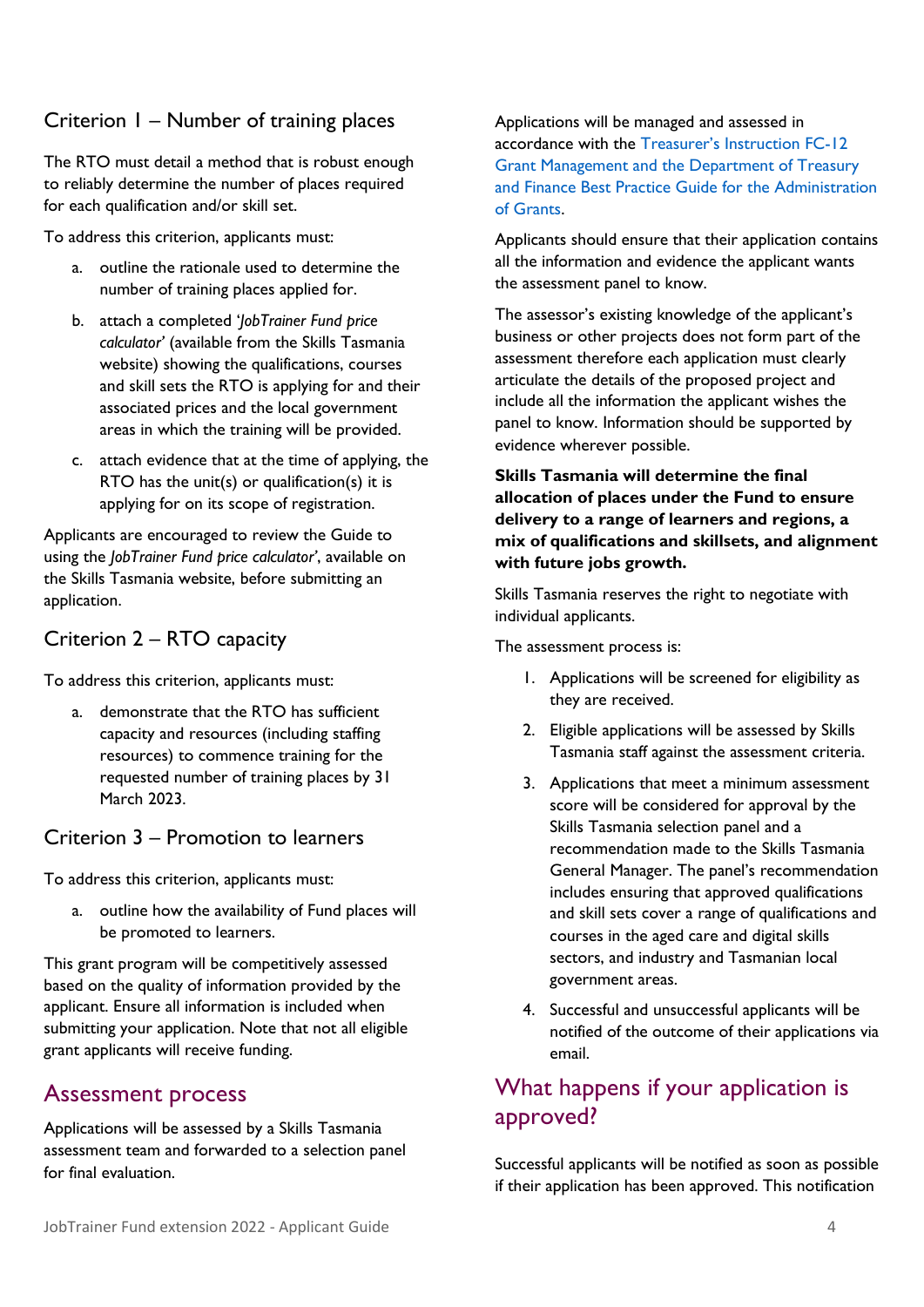the application as the contact person.

Growth (Skills Tasmania) Agreement for all Programs. The agreement will include the grant conditions and learner eligibility criteria.

will be provided via email to the person nominated in

The names of successful applicants and the qualifications, courses and/or skill set/s for which they have been approved will be published on the Skills Tasmania website and may be communicated to potential learners through other means.

## <span id="page-6-0"></span>What happens if an application is not approved?

Unsuccessful applicants will be notified via email that their application is unsuccessful.

## <span id="page-6-1"></span>Grant conditions

The grant conditions for the Fund are:

#### **1. Price paid per qualification, course or skill set**

1.1. Each qualification, course and unit has a predetermined base price. A COVID-19 loading is automatically calculated through the '*JobTrainer Fund price calculator'*. Skills Tasmania's decision on the appropriate price to be applied for a qualification or skill set is final.

#### **2. Payment of grant**

2.1. Payments will be made to RTOs on reported training commencement and completion per unit for each learner. Full payment per qualification or skill set will be made to RTOs on reported completion of the qualification or skill set by a learner.

#### **3. Evidence of training**

3.1. Payment may be subject to providing evidence of the training delivered to individual learners. Evidence submitted must meet the Skills Tasmania training evidence criteria and be consistent with the RTO's application. Inability to provide evidence of training delivery to the

satisfaction of Skills Tasmania may lead to non-payment or Skills Tasmania recouping funds paid.

#### **4. Learner eligibility**

4.1. RTOs must ensure that learners meet the learner eligibility criteria. Skills Tasmania may request evidence of the eligibility of learners at any stage in accordance with s13. Contract Compliance Monitoring & Consumer Protection of the *Department of State Growth (Skills Tasmania) Agreement for all Programs*.

#### **5. Reporting requirements**

- 5.1. RTOs must report enrolments, commencement and completion of qualifications, courses and/or skill sets through AVETMISS data provided to Skills Tasmania monthly, or as requested to meet the Tasmanian Government's obligations under the JobTrainer Fund Agreement.
- 5.2 'Enrolment' in the context of the Fund is defined as the point at which the learner is officially registered with the RTO on their student management system as a learner who will be trained by the RTO in the qualification, course or skill set shown in the student management system record.
- 5.3 'Commencement' in the context of the Fund refers to the commencement of training and is defined as the date the learner begins undertaking training activities that build the learner's skills and knowledge in relation to the qualification, course or skill set.

#### 5.4 **The RTO must report their first AVETMISS enrolment data by no later than 10 May 2022.**

Reporting of enrolments has not been required by Skills Tasmania in previous grant programs but is an essential grant condition for the Fund.

#### **6. Learner fees**

6.1. RTOs must offer training with no learner fees.

#### **7. Training places not allocated to learners by 31 August 2022**

7.1. Training places that have not been allocated to learners by 31 August 2022 may be withdrawn by Skills Tasmania. For the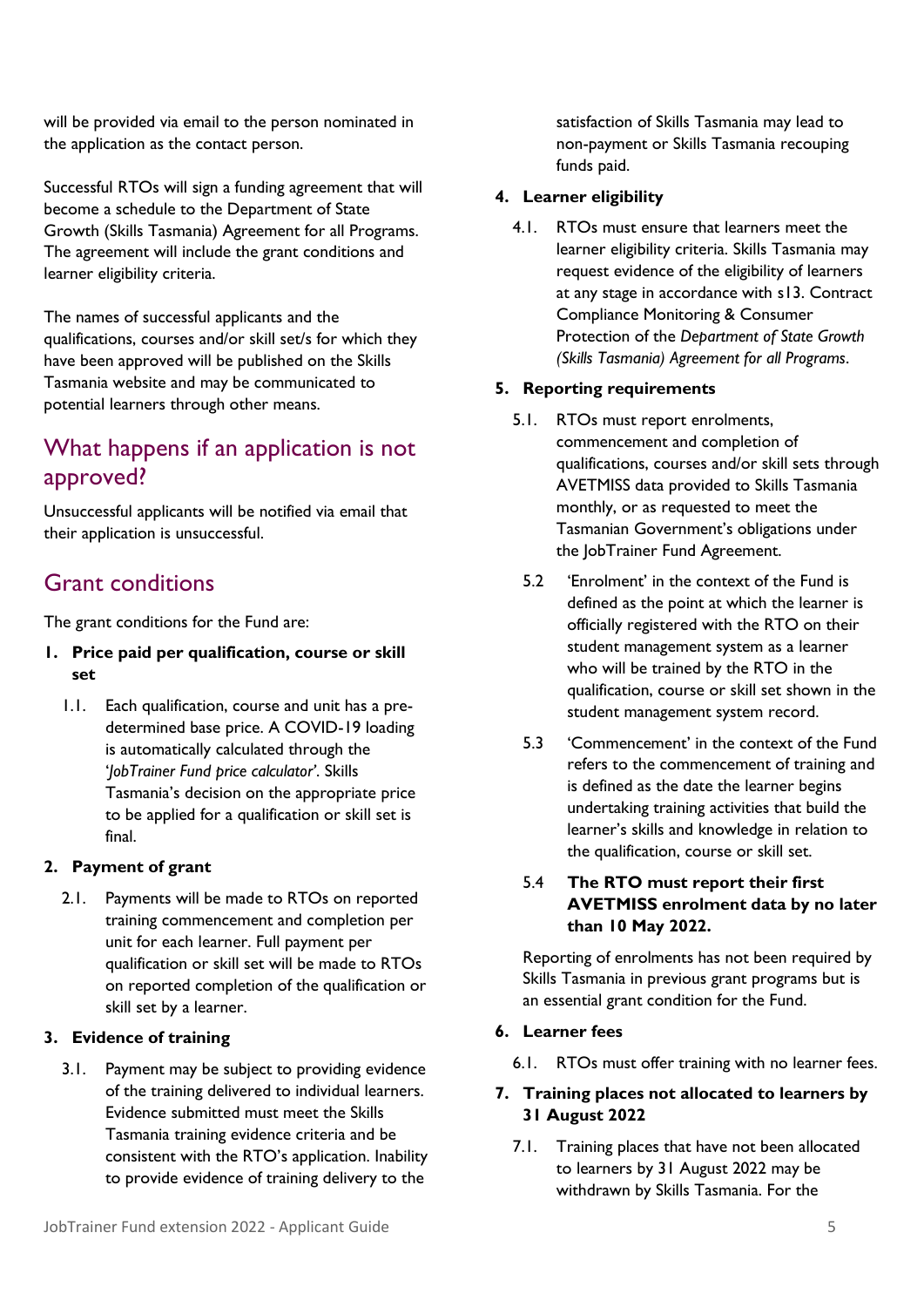purposes of the Fund, 'allocation' means that the learner has been enrolled.

#### **8. Funding agreement variations**

- 8.1. Skills Tasmania may vary the funding agreements for RTOs who are able to enrol learners and commence training within the required timeframes by adding additional places if the budget allows.
- 8.2. In assessing any variation request, Skills Tasmania will consider whether the RTO has been able to allocate all approved places and enrol learners and commence training as well as report this activity to Skills Tasmania within the required timeframes, and the RTO's ability to demonstrate that they have unmet demand for the qualifications, courses or skill sets for which they have been approved.

#### **9. Funding agreement duration**

9.1. Each funding agreement will be for a period of four years. Where allocated training places have not commenced by 31 March 2023, no payments will be made for those places.

#### **10. Acknowledgement of funding**

10.1. All advertising and materials provided to learners must include this statement: *The JobTrainer Fund is a jointly funded initiative of the Australian and Tasmanian Governments.*

## <span id="page-7-0"></span>Appealing a decision

The appeals process is designed to ensure that all applicants have been treated fairly and consistently in applying for Department of State Growth grants. The Department will consider appeals relating to administrative process issues in grants management.

All requests must be in writing and should be addressed to the Director, Training Operations, Skills Tasmania.

Your request must be received within 28 days from the date of the Department of State Growth notifying you of the decision about your application. For further information about the process, contact the program manager.

## <span id="page-7-1"></span>Reporting

Successful applicants will be required to report enrolment, training commencement, training continuance and completion to Skills Tasmania. Timely reporting is essential to ensure that the Tasmanian Government receives milestone payments from the Australian Government under the JobTrainer Fund Agreement.

Reporting of enrolments has not been required by Skills Tasmania in previous grant programs, but it is an essential grant condition for the Fund. 'Enrolment' in the context of the Fund is defined in Grant Condition 5.2.

Uptake of training via the Fund including the number of enrolments, commencements and completions must be reported by, where known:

- Age group
- **Gender**
- Location (metropolitan, regional, remote)
- **Course**
- Qualification level
- Indigeneity
- Culturally and linguistic diversity.

Enrolments must be reported on a Unit level in the AVETMISS NAT00120 Training Activity file, using the data field 'Outcome Identifier – National' with code: '85 – Not Yet Started', and on a Course level in the AVETMISS NAT00130 Program Completed file using the data field 'Program Status Identifier' with code: '85 – Not Yet Started'

For advice on AVETMISS reporting to Skills Tasmania, contact:

- b. AVETMISS data and payment enquiries: 03 6165 6055 or 1800 655 846
- c. AVETMISS data submission enquiries: [avetmiss@skills.tas.gov.au](mailto:avetmiss@skills.tas.gov.au)

RTOs must report their first AVETMISS enrolment data by 10 May 2022 and training commencement data by 10 July 2022.

Monthly reporting must be submitted to Skills Tasmania by the 10th of every month thereafter.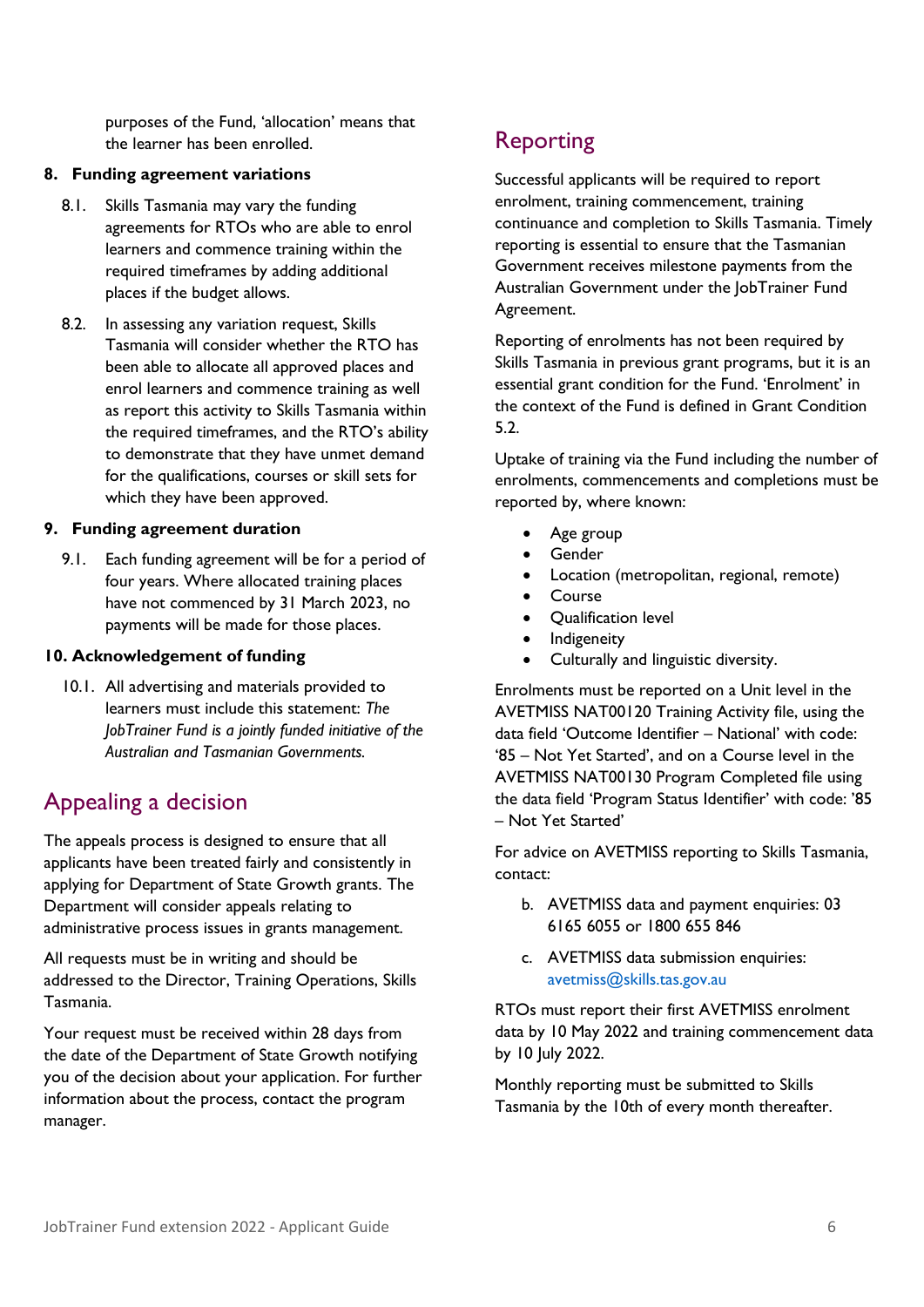## <span id="page-8-0"></span>Grant payments

Payments will be made to RTOs on reported AVETMISS training commencement and completion data for each learner. Full payment per qualification or skill set will be made to RTOs on reported completion of the qualification or skill set by a learner.

## <span id="page-8-1"></span>Evidence of training provided to learners

Skills Tasmania reserves the right to request evidence of training provided to learners at any stage during or after the training has been provided.

Evidence provided to show that training has been provided to individual learners must meet the following criteria:

- how, where, when, by whom and with which learners the training was conducted
- the specific methods and resources used to train
- the unit/s to which the training relates.

RTOs unable to provide sufficient evidence of training or of learner eligibility may be required to repay any funds paid. Evidence that does not 'prove' attendance at training or participation in training, even if that evidence meets the above criteria, will be insufficient and may lead to non-payment or Skills Tasmania recouping any payment/s made.

## <span id="page-8-2"></span>Administration and contact details

The program will be administered by the Department of State Growth (Skills Tasmania) on behalf of the Crown in the Right of Tasmania. Contact jobtrainertas@skills.tas.gov.au or the program manager on 03 6165 6037.

#### **Note**

All applicants must take care to provide true and accurate information. Any information that is found to be false or misleading may result in action being taken and grant funds, if already provided, will be required to be repaid to the department.

## <span id="page-8-3"></span>Publicity of grant assistance

The Department of State Growth disburses public funds and is therefore accountable for the distribution of those funds. As part of the accountability process, the Department may publicise the level of financial assistance, the identity of the recipient, the purpose of the financial assistance, and any other details considered by the department to be appropriate.

## <span id="page-8-4"></span>Right to information

Information provided to the Department of State Growth may be subject to disclosure in accordance with the *Right to Information Act 2009*.

## <span id="page-8-5"></span>**Confidentiality**

The Tasmanian Government may use and disclose the information provided by applicants for the purposes of discharging its respective functions under the Program Guidelines and otherwise for the purposes of the program and related uses.

The department may also:

- 1. Use information received in applications for any other departmental business.
- 2. Use information received in applications and during the delivery of the project for reporting purposes.

## <span id="page-8-6"></span>Personal information protection

Personal information will be managed in accordance with the *Personal Information Protection Act 2004*.

This information may be accessed by the individual to whom it related, on request to the Department of State Growth. A fee for this service may be charged.

## <span id="page-8-7"></span>**Disclosure**

The following applies to all successful applicants:

• Despite any confidentiality or intellectual property right subsisting in the grant funding agreement or deed, a party may publish all or any part of the grant funding agreement or deed without reference to another party.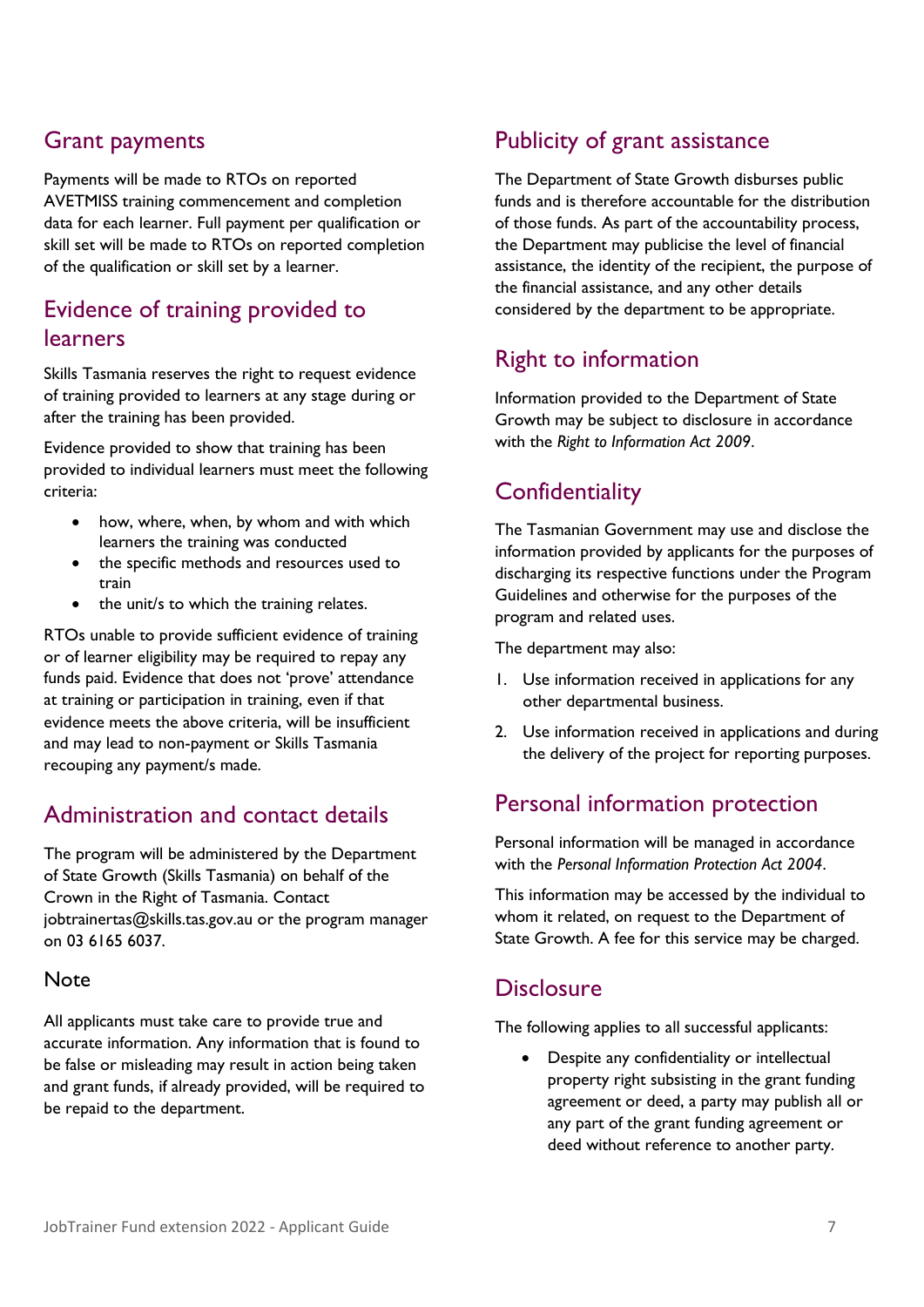• Please note that all obligations under the *Personal Information Protection Act 2004* (Tas) or the *Privacy Act 1988* (Cwlth) still apply.

## <span id="page-9-0"></span>Disclaimer

Although care has been taken in the preparation of this document, no warranty, express or implied, is given by the Crown in Right of Tasmania, as to the accuracy or completeness of the information it contains.

The Crown in Right of Tasmania accepts no responsibility for any loss or damage that may arise from anything contained in or omitted from or that may arise from the use of this document, and any person relying on this document and the information it contains does so at their own risk absolutely.

The Crown in Right of Tasmania does not accept liability or responsibility for any loss incurred by an applicant that are in any way related to the program.